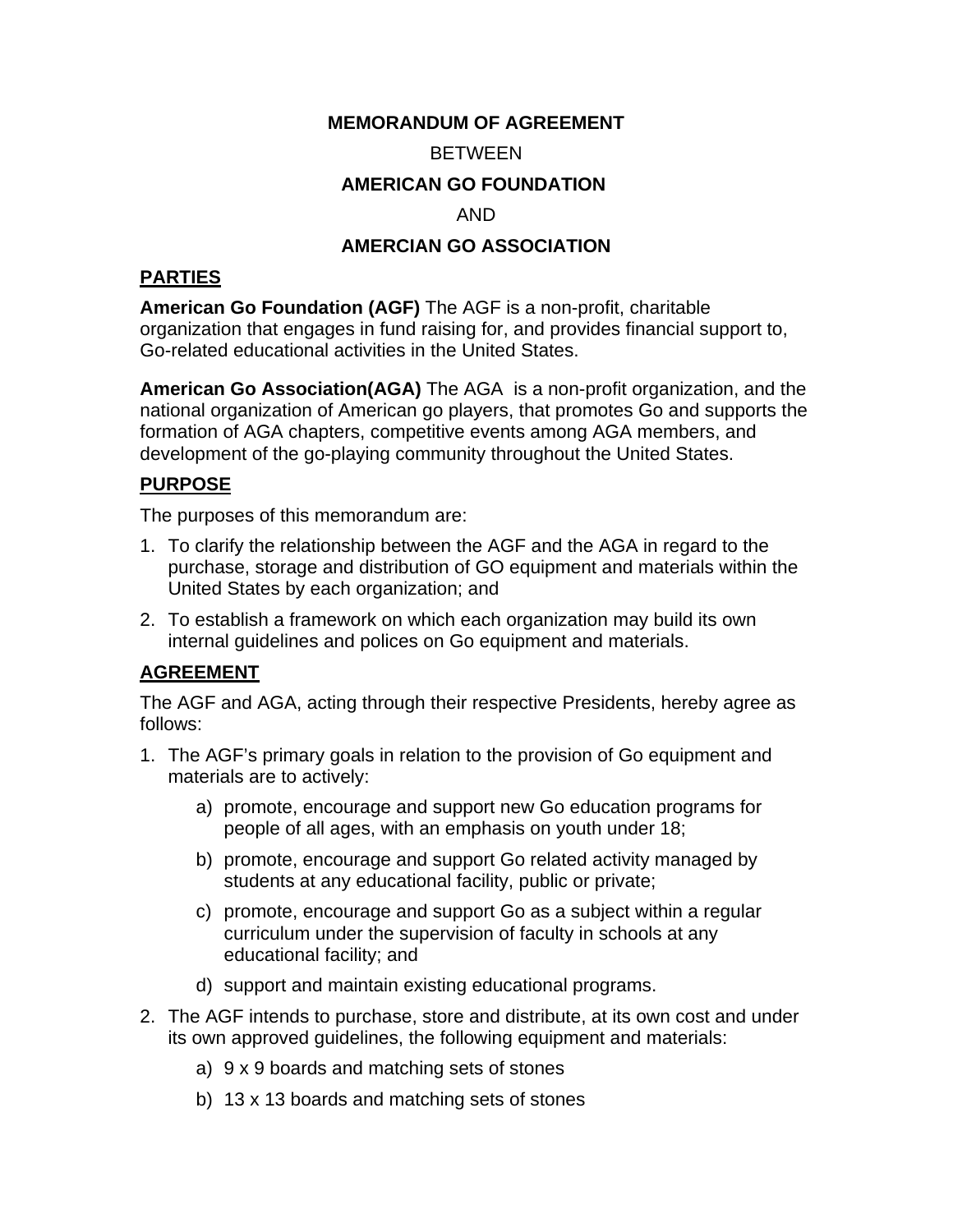- c) large and small magnetic demonstration boards, stands and matching stones
- d) Way to GO pamphlets
- e) Go study books.
- 3. The AGA's primary goals in relation to the provision of Go equipment and materials are to actively:
	- a) support the formation of new AGA chapters and provide basic resources when needed;
	- b) support as appropriate regional AGA tournaments where equipment needs exceed local resources of the hosting chapter(s);
	- c) maintain an inventory of equipment and materials to support AGAhosted or managed tournaments and promotional events, eg., annual GO Congress.
- 4. The AGA intends to purchase, store and distribute, at its own cost and under its own guidelines, the following equipment and materials:
	- a) 19 x 19 boards and matching sets of stones
	- b) tournament clocks
	- c) other tournament supplies
- 5. Both parties agree that the GO equipment and materials are intended for use only by US-based AGA chapters and members, student clubs, faculty supporters, and approved local outreach programs, but not for individuals.

This Agreement is entered into by the undersigned for and on behalf of their respective organizations:

Terry Benson\_\_\_\_\_\_\_\_**\_** Terry Benson **President** AMERICAN GO FOUNDATION

Michael Lash

Michael Lash President AMERCIAN GO ASSOCIATION